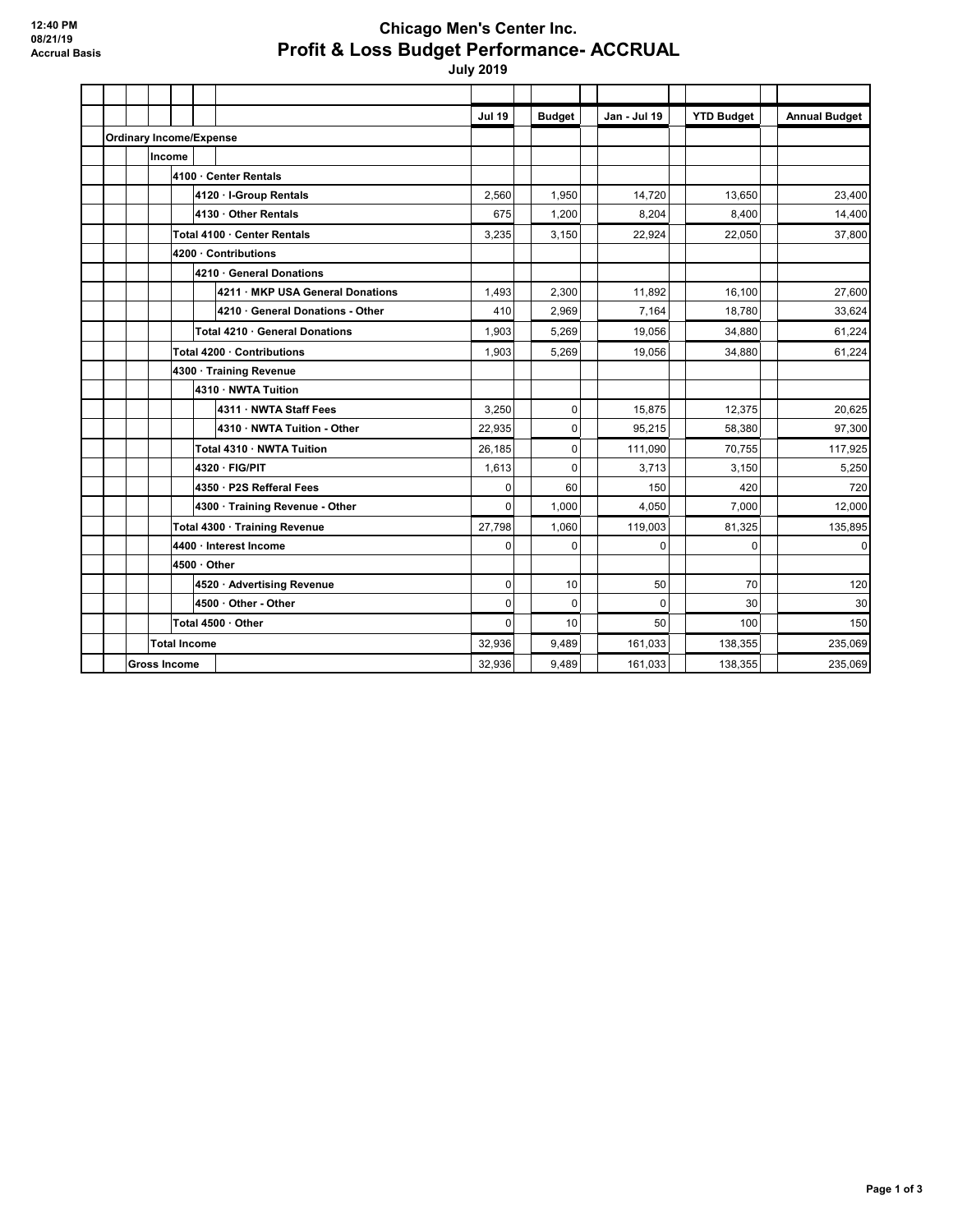## **Chicago Men's Center Inc. Profit & Loss Budget Performance- ACCRUAL**

 **July 2019**

|            |                      |  |                            |                                            | <b>Jul 19</b> | <b>Budget</b> | Jan - Jul 19 | <b>YTD Budget</b> | <b>Annual Budget</b> |
|------------|----------------------|--|----------------------------|--------------------------------------------|---------------|---------------|--------------|-------------------|----------------------|
|            |                      |  | <b>Expense</b>             |                                            |               |               |              |                   |                      |
|            |                      |  |                            | 6000 · Center Expense                      |               |               |              |                   |                      |
|            |                      |  |                            | 6210 Accounting Fees                       | 1,417         | 1,417         | 9,917        | 9,919             | 17,004               |
|            |                      |  |                            | 6050 · Rent (princ, int. & prop tax)       | 2,598         | 4,515         | 22,187       | 31,605            | 54,180               |
|            |                      |  |                            | Total 6000 · Center Expense                | 4,015         | 5,932         | 32,104       | 41,524            | 71,184               |
|            |                      |  |                            | 6100 · Fund Raising Expense                | 0             | $\mathbf 0$   | 298          | 1,100             | 2,200                |
|            |                      |  |                            | 6200 Operating Expense                     |               |               |              |                   |                      |
|            |                      |  |                            | 6221 · Insurance                           | 359           | 354           | 1,814        | 2,156             | 3,926                |
|            |                      |  |                            | 6215 · Bank and Credit Card Fees           | 359           | 360           | 3,136        | 2,520             | 4,320                |
|            |                      |  |                            | 6010 · Building Repairs                    | 0             | 75            | 4,400        | 525               | 900                  |
|            |                      |  |                            | 6220 · Conferences & Meetings              | $\mathbf{0}$  | 100           | 1,874        | 700               | 1,200                |
|            |                      |  |                            | 6040 · Equipment & Maintenance             | $\mathbf 0$   | 375           | 789          | 2,625             | 4,500                |
|            |                      |  |                            | 6223 · Legal Fees                          | $\mathbf 0$   |               | 2.925        |                   |                      |
|            |                      |  |                            | 6230 Office Supplies                       | 93            | 100           | 566          | 700               | 1,200                |
|            |                      |  |                            | 6235 · Payroll Expenses.                   |               |               |              |                   |                      |
|            |                      |  |                            | 6236 · Health Insurance                    | 150           | 150           | 1,050        | 1,050             | 1,800                |
|            |                      |  |                            | 6235 · Payroll Expenses. - Other           | 3,879         | 3,864         | 27,214       | 27,045            | 46,363               |
|            |                      |  |                            | Total 6235 · Payroll Expenses.             | 4,029         | 4,014         | 28,264       | 28,095            | 48,163               |
|            |                      |  |                            | 6245 Permits & Fees                        | 100           | 100           | 1,780        | 330               | 341                  |
|            |                      |  |                            | 6250 · Postage & Shipping                  | 38            | 40            | 288          | 280               | 480                  |
|            |                      |  |                            | 6255 · Software and Services               | 0             | 50            | 531          | 350               | 600                  |
|            |                      |  |                            | 6260 · Telephone, Email & Internet         |               |               |              |                   |                      |
|            |                      |  |                            | 6261 · CellPhone - Office                  | 100           | 100           | 700          | 700               | 1,200                |
|            |                      |  |                            | 6260 · Telephone, Email & Internet - Other | 241           | 235           | 1,692        | 1,645             | 2,820                |
|            |                      |  |                            | Total 6260 · Telephone, Email & Internet   | 341           | 335           | 2,392        | 2,345             | 4,020                |
|            |                      |  |                            | 6060 Utilities                             | 218           | 756           | 5,597        | 5,294             | 9,075                |
|            |                      |  |                            | Total 6200 · Operating Expense             | 5,537         | 6,659         | 54,356       | 45,920            | 78,725               |
|            |                      |  |                            | 6300 · Training Expenses                   |               |               |              |                   |                      |
|            |                      |  |                            | 6320 · NWTA Food Expenses                  | 4,103         | $\pmb{0}$     | 7,839        | 4,950             | 8,250                |
|            |                      |  |                            | 6330 NWTA Leader Fees                      | 3,310         | $\mathbf 0$   | 14,027       | 9,636             | 16,060               |
|            |                      |  |                            | 6340 · NWTA Leader Travel                  | 764           | $\mathbf 0$   | 2,120        | 1,200             | 2,000                |
|            |                      |  |                            | 6350 NWTA Materials                        | 2,986         | $\mathbf 0$   | 7,575        | 3,000             | 5,000                |
|            |                      |  |                            | 6370 · NWTA MKPI Fees                      | 0             | $\mathbf 0$   | 21,300       | 17,550            | 29,250               |
|            |                      |  |                            | 6380 · NWTA Site Rental                    | 3,915         | $\mathbf 0$   | 11,415       | 7,500             | 12,500               |
|            |                      |  |                            | 6400 Other Leader Fees                     | 0             | 325           | 300          | 2,275             | 3,900                |
|            |                      |  |                            | 6300 · Training Expenses - Other           | $\Omega$      | 500           | 0            | 3,500             | 6,000                |
|            |                      |  |                            | Total 6300 · Training Expenses             | 15,078        | 825           | 64,576       | 49,611            | 82,960               |
|            | <b>Total Expense</b> |  |                            |                                            | 24,630        | 13,416        | 151,334      | 138,155           | 235,069              |
|            |                      |  | <b>Net Ordinary Income</b> |                                            | 8,306         | $-3,927$      | 9,699        | 200               | $\pmb{0}$            |
| Net Income |                      |  |                            |                                            | 8,306         | $-3,927$      | 9,699        | 200               | ō                    |